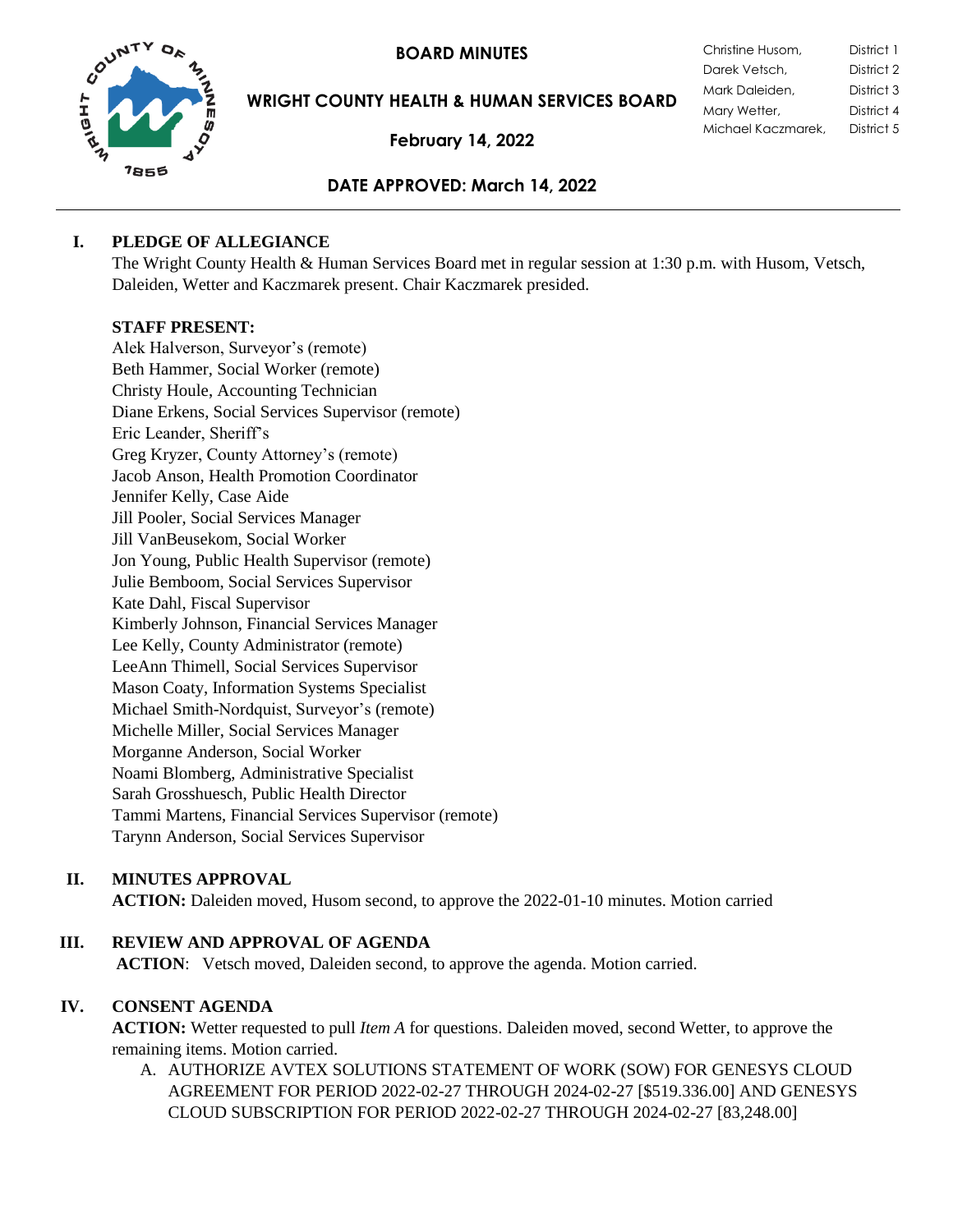- B. APPROVE JACOB ANSON, ELEANOR VANNASE, MEGAN WARD AND BECKY GRAHAM'S GRANT-FUNDED [MDH & SHIP GRANT] OUT-OF-STATE TRAVEL, NATIONAL RX & HEROIN SUMMIT, ATLANTA, GA, 2022 APRIL 17-21
- C. APPROVE MENTAL HEALTH ADVISORY COUNCIL (MHAC) APPLICATION 1. BREANNA HEINTZELMAN, DISTRICT 1
- D. ACCEPT HHS ADVISORY COMMITTEE (HHSAC) RESIGNATION 1. GEOFREY NYANYUKI, DISTRICT 3
- E. APPROVE REQUEST TO CANCEL 2022-02-28 HHS BOARD MEETING

# **ITEM PULLED FOR DISCUSSION**:

*Item A – AVTEX Solutions Statement of Work Authorization* Fiscal Supervisor Kate Dahl explained that this two-year agreement serves continue the HHS Contact Center. The master agreement was already in place – this is the service level for the next two years **ACTION**: Daleiden moved, Husom second, to approve *Item A*. Motion carried.

### **V. NEW HIRE**

- A. Jennifer Kelly, Case Aide, Child Protection (CP1) Team, January 19, 2022
- B. Morganne Anderson, Social Worker, Waiver & Community Supports Team, January 24, 2022
- C. Christy Houle, Accounting Technician, Fiscal Team, February 2, 2022

#### **VI. EMPLOYEE OF THE MONTH – FEBRUARY & MARCH**

Beth Hammer is February Employee of the Month. Jill VanBeusekom is March Employee of the Month.

### **VII. REGULAR AGENDA**

#### **A. Social Services/Public Health/Financial Services**

- 1. PROCLAMATION: MARCH AS SOCIAL WORK MONTH (JILL POOLER, MICHELLE MILLER) **ACTION**: Daleiden moved, Husom second, to proclaim March as Social Work Month. Motion carried via roll-call vote.
- 2. PRESENTATION: PUBLIC HEALTH [EMERGENCY RESPONSE](https://www.co.wright.mn.us/AgendaCenter/ViewFile/Item/10333?fileID=22178) (JACOB ANSON)

Anson gave a 2020-2021 year-over-year report on Wright County Public Health's COVID19 response. In partnership with local communities, law enforcement, county departments, HHS teams, WCPH administered 17,345 vaccinations in 76 clinics, with 32 percent of its worktime dedicated to COVID19.

WCPH recognized and thanked the following departments: Sheriff's, Highway, GIS Team, Facilities and Maintenance, Emergency Management, Communications, Risk Management, HHS staff; and community partners for the success of the operation.

On Kaczmarek's question if there are partners or facilities that were not accessible at the time that HHS would have wished to have had, were the pandemic to happen now, Grosshuesch replied that geographically diverse clinic locations would have afforded better service – Wright County, she said, was not able to expand as much in the eastern and western areas. Wright County, however, recently partnered with Hennepin County for the Hanover area. Additionally, Grosshuesch said that she would have proposed for Wright County to solely provide testing sites in Wright County versus establishing a contract with the State, "had we known that HHS could recoup significant revenue for billing and that we had grant funding to provide this resource." Currently, HHS is running into issues with not having available real estate venues for testing facilities. Grosshuesch also said that regardless of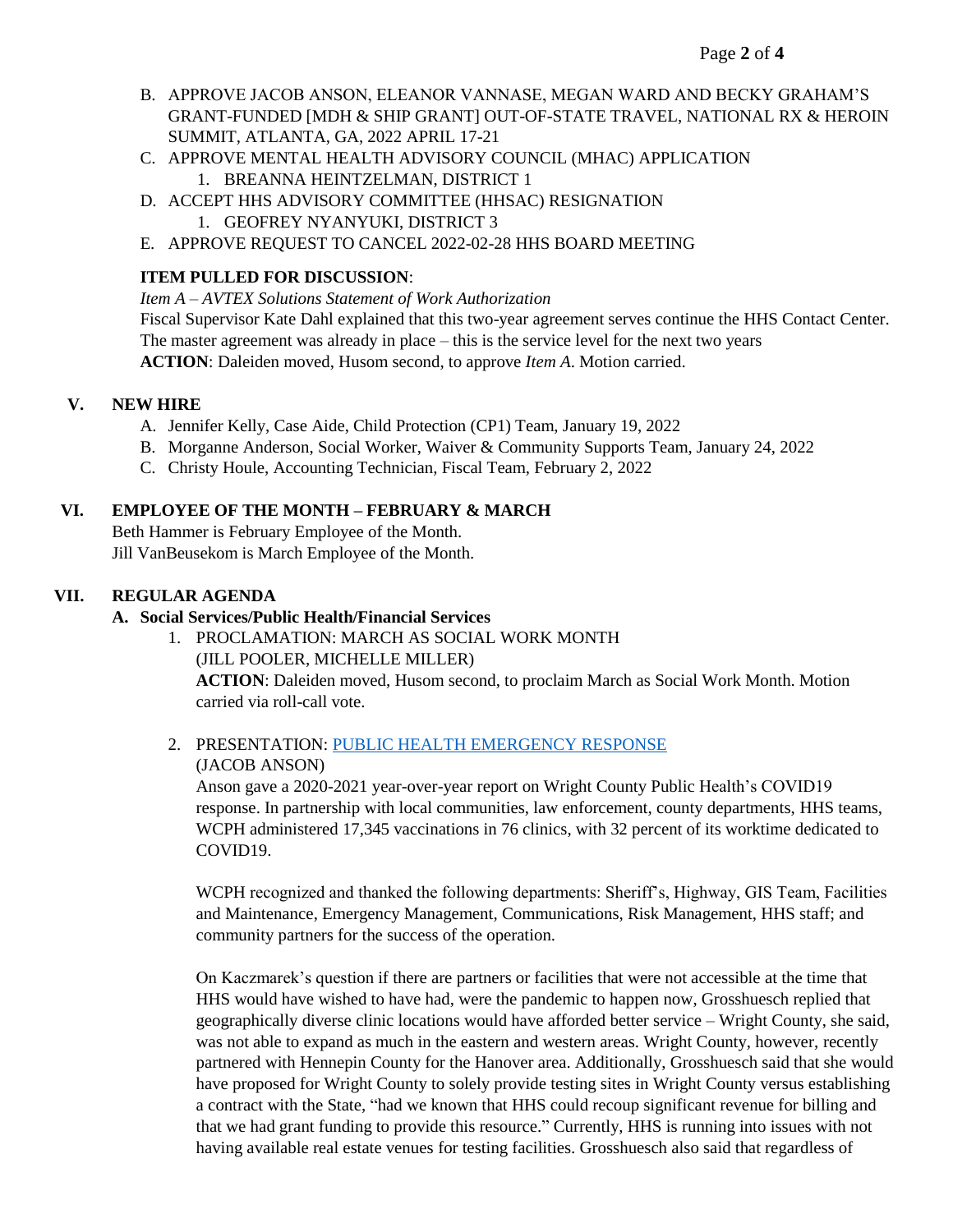testing site availability, "we should reset people's expectations about their ability to self-test at home instead of relying heavily on medical providers."

#### 3. ENVIRONMENTAL HEALTH PROPOSAL (SARAH GROSSHUESCH)

Grosshuesch brought to the Board's attention staffing issues in Environmental Health Service Programs that Public Health handles. Public Health has one staff providing environmental support for county ordinance nuisances while also not having access to the current vacant Environmental Health Supervisor (EHS) position in Planning and Zoning (P&Z). In past years, P&Z assisted WCPH with environmental cases. With both positions vacant and especially during the COVID19 pandemic, WCPH lacked the capacity and expertise to provide education and outreach. Many of the duties in this area fell on the Public Health Director. For example, currently, there are three communities dealing with Manganese in their community well system – MDH staff are working from home until the fall and not performing site visits. Likewise, the Memorandum of Understanding (MOU) between Health & Human Services and P&Z for EHS is outdated and expired in December 2021. Grosshuesch relayed that if cost-sharing of the EHS position is to continue, an updated and detailed MOU needs to be established on what EHS services HHS is funding.

Grosshuesch stressed the need to consider the capacity and structure of environmental health services in Wright County. For example, at current ordinance, the Public Health Director receives the appeals, while also signing the initial order – which Grosshuesch argued that the Public Health Director should be the neutral party and that there is a need for qualified staff to "sign-off" on these appeals.

**PROPOSAL:** Form a small group, compliant with State regulations, to do a study on structure and scope of environmental health services in Wright County. The group will explore in developing feebased programs and research on the "pros and cons" of the County acting as a State local delegate to license food, public pools and lodging establishments. Group composition: County Attorney, Commissioner, HHS Planner, Community Member, MDH (facilitator).

Vetsch agreed, based on community feedback, that most restaurant and pool operators lean toward a locally controlled ordinance for consistency since State regulations are too vague and are subject to different interpretations. Grosshuesch cautioned on the potential complications required by State regulations. Vetsch is interested to see whether analysis of cost-sharing [with the State] will indicate a benefit to the county as far as staffing and other considerations.

Kaczmarek was concerned with the added level of service and would prefer to prioritize resolving the ongoing issues with Planning and Zoning and the Compost Facility that have been put on hold, now that a new P&Z administrator and a coordinator are in place. Vetsch countered that now is the best time to look at that role and what involvement it will entail with the group's proposal, if it is realistic.

**ACTION:** Husom moved, Daleiden second, to form the proposed group, with Daleiden and Wetter to represent the Board. Motion carried.

4. INFORMATION: 2022-01-26 HHS ADVISORY COMMITTEE (HHSAC) MEETING MINUTES (JILL POOLER) Pooler gave a summary of the January 26 HHSAC meeting.